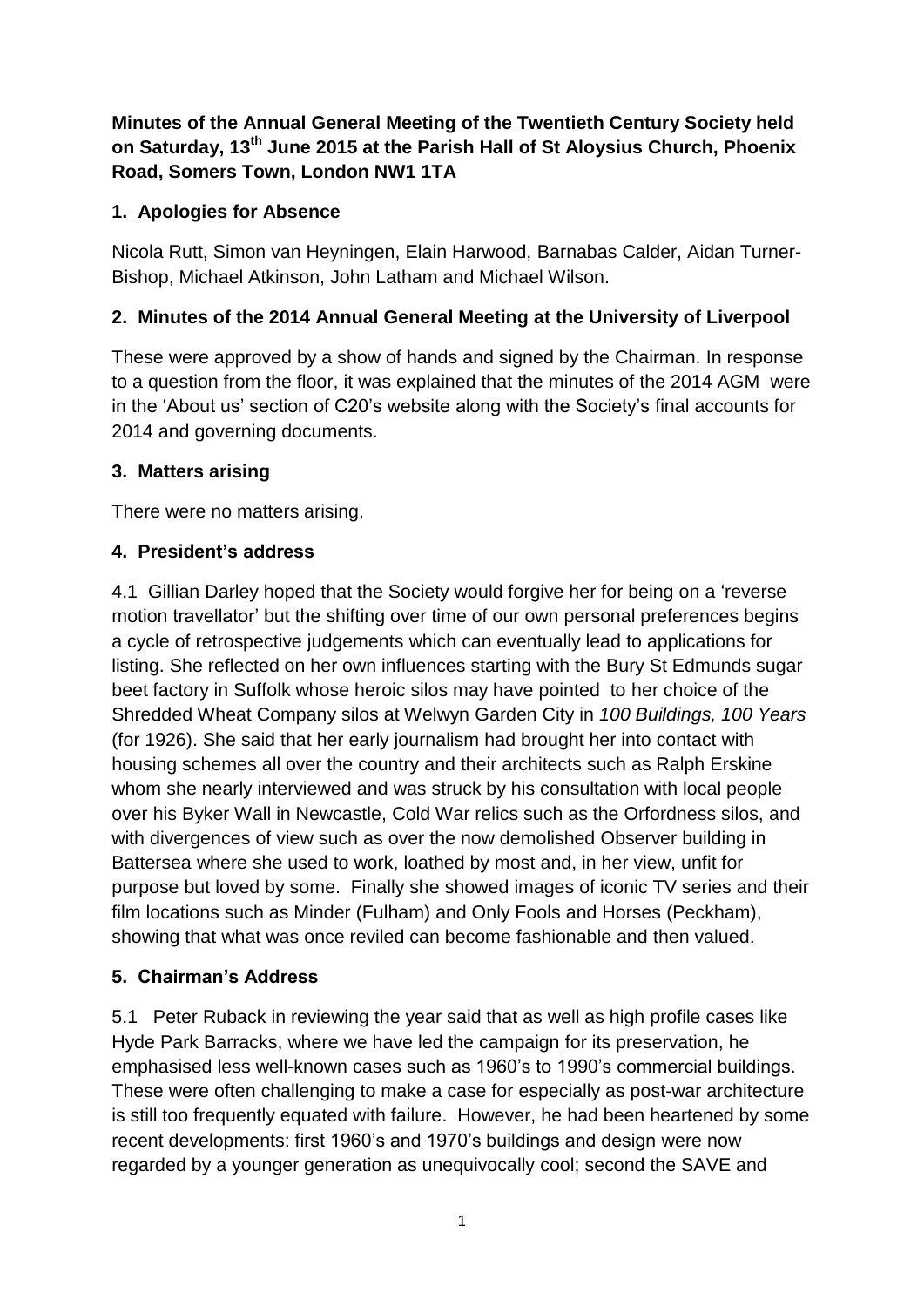Victorian Society campaign against the King's College Strand development which threatened ordinary Georgian and Victorian buildings. This had successfully put the spotlight on the importance of streetscape which he saw as helpful to all Amenity Societies and despite the negative comments from the campaigners about the 'New' King's College Building of 1966-71 by Troup and Steele.

5.2 PR emphasised the need to get C20's message across to new audiences (and therefore potential members) through our increasing use of social media and expanding regional groups so that we have a greater presence outside London and the South East which is crucial for a national organisation. This is why we are proposing to members important changes to our Governance arrangements at this AGM to integrate Regional Groups into our structures and put them on a sound footing.

5.3 Finally, PR thanked Catherine Croft and staff, Trustees and volunteers for their contributions in the last year, with particular thanks to retiring Trustees Eva Ling and Barnabas Calder.

## **6. Director's Report and Casework Review**

6.1 Catherine Croft said that she was combining her Director's report with casework developments (agenda item 12). She was delighted that the *100 Buildings 100 Years* book, which had started as a website project to celebrate the century of our remit from 1914, had been quickly transformed into a hard-back book (already reprinted) with the help of Polly Powell and an exhibition in the Royal Academy architecture space which had made us very visible in a prestigious and much visited venue. It had also led to events such as a lively debate at the RA on the 'Best Building' of the 100, which Finsbury Health Centre (1938) had won, as well as raise funds for the Society through book advances and associated events.

6.2 We had also received funding from other sources in 2014 such as the Heritage Lottery Fund (HLF) for membership development and as part of WWI centenary funding. This 'Sites of memory' project included a new section of the website for notes of C20 European and London War Memorial events and involved several repeats of the London walks for members of the public. We had received funding from English Heritage/Historic England to update and make inter-active a Gazetteer of post-1914 places of Christian worship, originally in C20 Journal no 3 (now out of print), so that it can be searched by location, denomination, dedication as well as architect. This will be an invaluable casework resource.

6.3 She thanked David Attwood for his enormous contribution as sub-Editor of the C20 Magazine which continued its very high standard and which was being sold in more retail outlets. We were now receiving sponsorship from ACE tours (an educational Charity) for our two annual lecture series which we now also record (with lecturers' permission) and make available on line.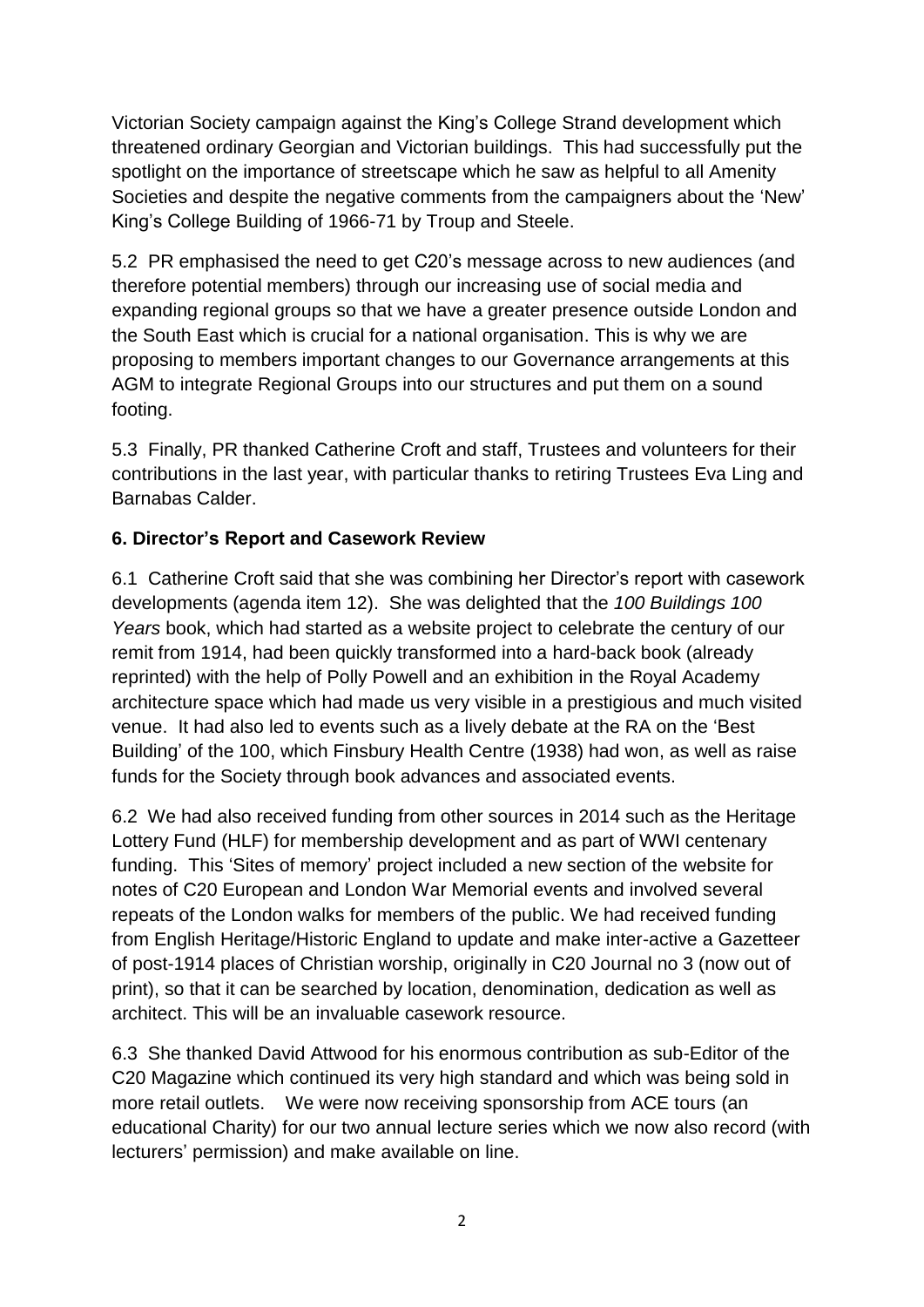# **Casework**

6.4 On Casework the number of logged cases had increased from 128 in 2013-14 to 181 in 2014-5. There was good and bad news: we had got a wide range of buildings listed covering the whole of our period such as Landers Monumental Masons outside Kensal Green Cemetery; Cobblestones, a neo-Tudor house in Esher of 1938 in remarkably original condition by Blunden Shadbolt; Leigham Court Rd old people's flats by Kate Macintosh for LB of Lambeth; and the Ready Mixed Concrete HQ near Egham, Surrey of 1991 at Grade II\*, a great success after a concerted campaign involving the original architect, Ted Cullinan. This pointed to the need to publicise C20 successes whether in designation or finding suitable reuse to encourage others to do something similar.

6.5 On current cases, the former Western Morning New HQ in Plymouth (by Grimshaw) had been recommended by HE for listing and had also found a buyer who was positive about listing, if it occurred. We had proposed Stirling's No. 1 Poultry, opposite the Bank of England, for listing because of destructive alterations proposed at ground level. We are awaiting Ministerial decisions on Certificates of Immunity (CoIs) from listing for Hyde Park Barracks (Spence) or their renewal for Robin Hood Gardens (the Smithsons). We had produced our top ten 'most at risk' buildings at the end of 2014 and would do so again later this year as this was a good way of drawing attention to the most threatened buildings of our period especially through social media.

6.6 CC said that we are likely to lose the so called 'Eco' Sainsbury store on the Greenwich Peninsula and the former Birmingham Central Library (John Madin) if an alternative use is not found for it soon. We are going to produce an archive of post-1914 demolished buildings as significant  $20<sup>th</sup>$  century buildings are still being lost in a way that is no longer happening with equivalent 18 and 19<sup>th</sup> century structures. The 1920's Carlton Tavern in Maida Vale had been demolished just before its listing which raised the issue of interim protection for buildings while being considered for listing and which we will be raising urgently with Historic England.

6.7 Regarding Battersea Power Station, we are trying to obtain a section of one of the chimneys to prove our point that they did not need to be demolished and reerected, just maintenance. We had a partial success with Paolozzi murals at Tottenham Court Road Underground Station, with TfL agreeing to move one of them within the station but had lost the main scheme over the escalators [although the mosaic pieces were being given to an Art School which aimed to re-erect them.]

# **Treasurer's Report**

7.1 Carolyn Parmeter said that 2014 was a reasonably steady year with a loss of £20k in line with the budget for the year. Trustees had agreed to run the budget at a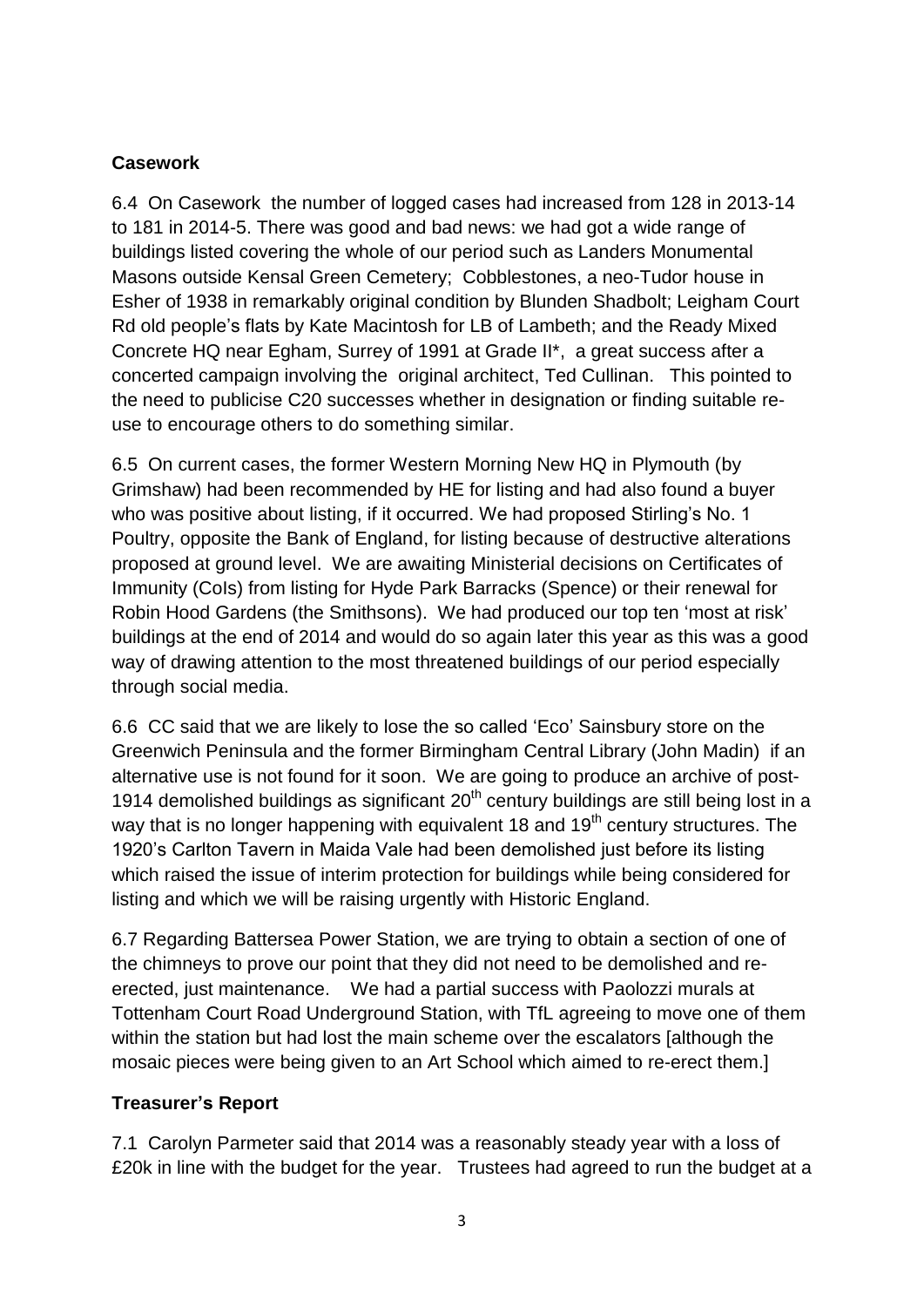loss for a few years to raise our profile by using some of our accumulated legacy money to a formula agreed by Trustees to support casework and Journal costs. It was a good year for events profits which made a much needed contribution of £25.5k to funds, boosted by the Miami event and membership income was also increasing. The usual funding for casework came from EH/HE of £45,000 (and which is guaranteed until March 2016) but this is static and casework costs are increasing in part because of the need to pay mandatory pension contributions from April 2016.

7.2 Another financial pressure was the cost of Journal 11 which although originally budgeted for 2013 mostly came to account in 2014. Increased levels of sponsorship had to be found for subsequent Journals as they were very costly to produce. There was no legacy income in 2014 but several bequests were in the pipe-line. CP said that she was always looking out for new ways of raising funds and members will be able to sponsor Trustee Elain Harwood this Summer on a Paris to Geneva bike ride to raise funds for the Society.

7.3 The accounts for 2014 were proposed and seconded and agreed by a show of hands.

# **Membership Secretary's Report**

8.1 Jane Rosier said that we had seen in the last year an increase in membership to just under 2000. This she thought had been in part due to a consistent, high quality and more easily understood membership offer to all members, whether they experience us through the Magazine, Journal, e-newsletters or social media. A key priority remains operating as cost-effectively as possible so that subscriptions are not swallowed up by administration costs and can contribute as much as possible to casework. Payment by Direct Debit (DD) significantly reduces the amount of time that the office spends on issuing reminders and the one-year discount in 2015 for those paying by or switching to direct debit had been very successful with over 70 members going over to DD. JR urged those still renewing their subscriptions annually to switch to DD from 2016 as this is of considerable help to the Society.

8.2 JR reported on significantly increased activity on social media with the number of twitter followers increasing by 113% and Facebook 'likes' by 147% over the last 12 months and also with much higher levels of contributions on these platforms plus some superb photos being added to C20's Tumblr blog. Social media channels give us the opportunity to engage with wider discussions about twentieth century architecture and make connections with both individuals and organisations who share our interests and concerns. JR thanked Susannah Charlton and volunteers who have contributed to our increased profile online.

### **9. Hon Secretary's Report**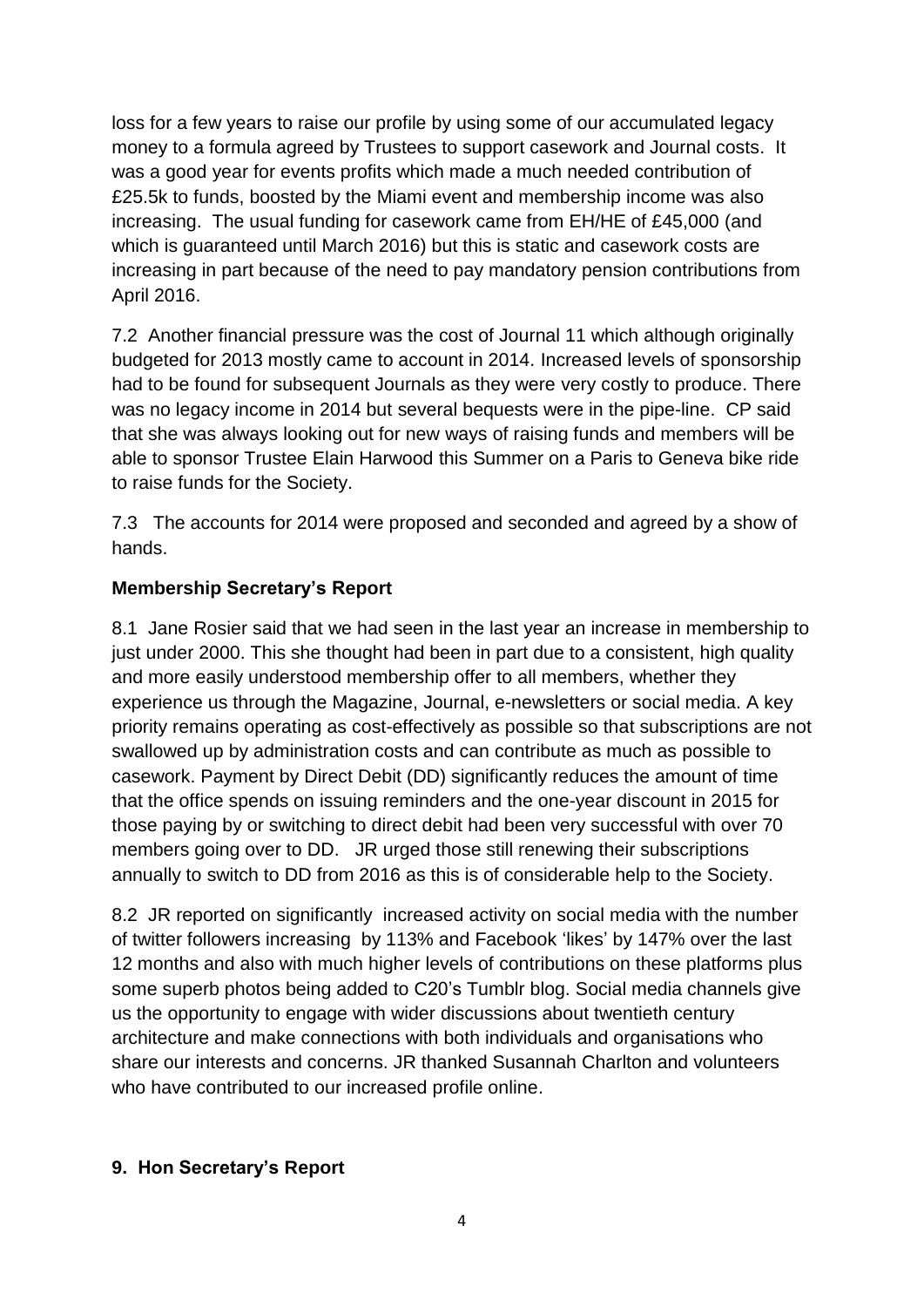9.1 Robert Drake said that the pattern of holding AGMs on Saturdays and alternating them between London and regional centres was now well established with events being held in connection with each of them. This year's London venue reflects current interest in post-war Roman Catholic churches and their heritage protection and we would see St Aloysius Church after the AGM. He thanked the Parish Priest, Father Jeremy Trood for his co-operation and CC and her team for providing refreshments. The venue was a convenient one for members coming from the North and Midlands and was an ideal starting point for the three post-AGM walks in the vicinity on the themes of housing, art deco and London University which would take place after the AGM and church visit. These would end at the Brunswick Centre where two members had generously agreed to host members in their flats there. Next year it is planned to have the AGM in Leicester in mid-June.

### **Motions to members: Proposed changes to the Society's constitutional arrangements with regard to Regional Groups**

#### **Introduction**

9.2 Trustee Barry Arden, who had led on the formulation of these proposed changes, said that there is a need to provide a formal legal framework for Regional Groups and their status in relation to the Society which has not been done before. This would enable a degree of independence for Regional Groups within a working governance framework and which would be embedded in the Society's own Governance arrangements. We had taken legal advice from David Goepel of Edwin Coe, Solicitors, who had advised on the changes proposed to our Memorandum and Articles of Association and Rules and that the Society should draw up a set of Bylaws to provide such a framework. The proposed By-laws would fit well into the Society's governance structure, would count as part of the Society's 'Rules' and would carry the requisite legal weight to clarify and confirm the status of Regional Groups. This would for example enable them to set up bank accounts in their own right and to apply for grant funding. The By-laws would ensure that this is done in a way which was consistent with the Society's national objectives and practice.

9.3 The changes to the Memorandum and Articles of Association, and Rules, proposed in motions a(i) to (iii) give Trustees the power to make such By-laws (motion ii, proposed Article 40A (3) of the Articles of Association) and would strengthen the Society's structure nationally to reflect the important role of Regional Groups. This would be done through the setting up of a Regional Groups Committee as a Sub-Committee of the Society (motion ii, proposed Article 40A (2) of the Articles of Association) and the appointment of an Honorary Regional Groups Convener as Chair (motion iii, proposed Rule 2(9) of the Rules of the Society). These proposals would in effect develop and formalise existing arrangements. Established and newly formed Regional Groups have been consulted through regular contact and meetings between the Board of Trustees and Regional Groups and a number of changes have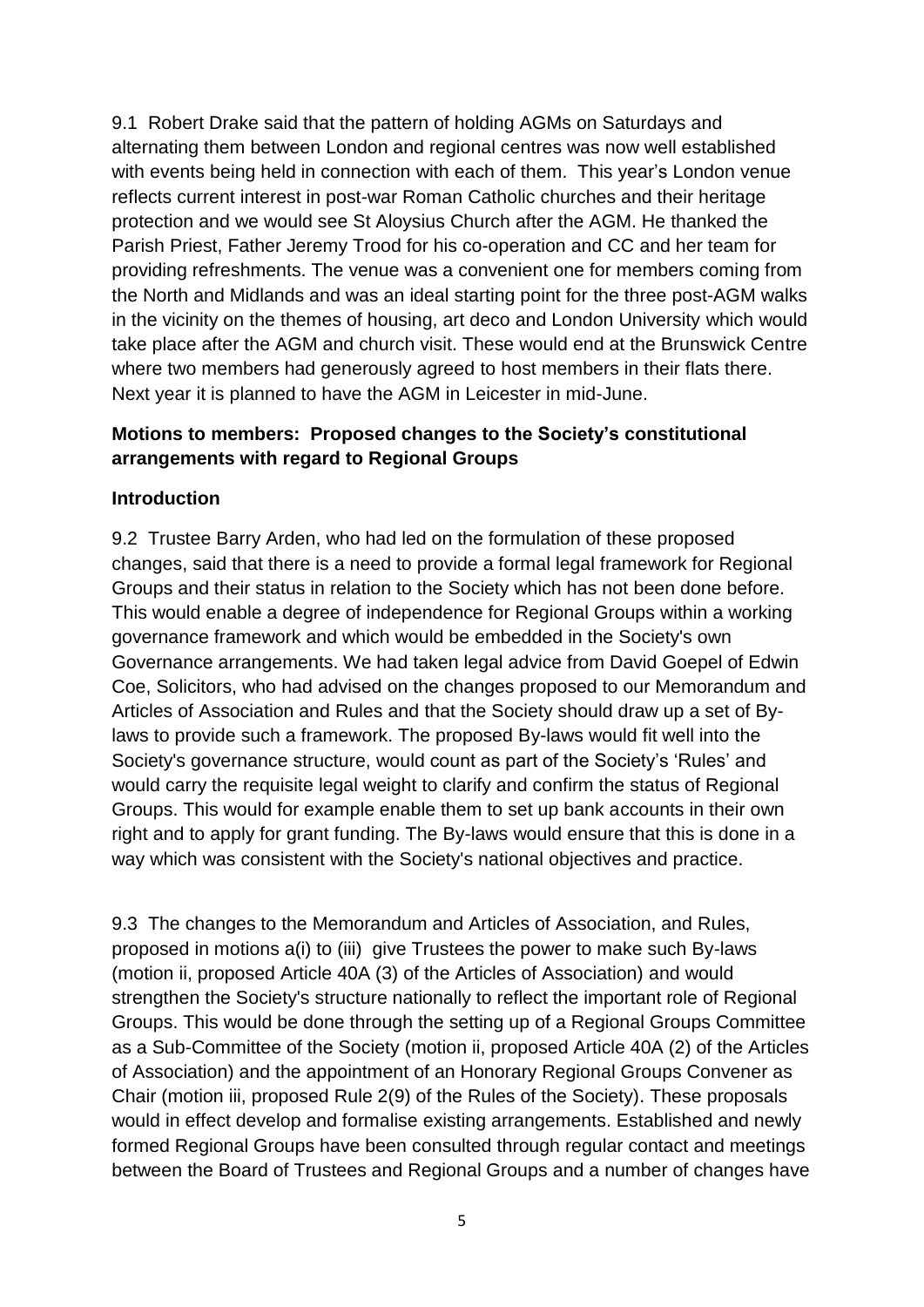been made to the draft By-laws as a result. If the changes now proposed were to be adopted by the meeting, Trustees would in due course adopt the proposed By-laws, print copies of which are available at the meeting, and which would be posted, once adopted, on the Society's website.

9.4 These consultation meetings with Regional Groups about the changes would be effectively formalised as the Regional Groups Committee and which would involve the Chair of the Broad of Trustees, other trustees with specific responsibility for Regional Groups to advise and support their development in different parts of the country, and chairs of established Regional Groups.

9.5 The following motions were proposed:

# **a. CONFIRMING REGIONAL GROUP STATUS IN THE SOCIETY'S MEMORANDUM OF ASSOCIATION, ARTICLES OF ASSOCIATION AND RULES**

# **(i) Memorandum of Association**

RD said that the first change is to the Society's core document 'The Memorandum of Association'. Article 4(1) of the Memorandum lists the Society's powers to further the objects of the Society such as holding meetings, lectures and events (sub-clause a) and make representations about buildings (sub-clause b). The Resolution is to add a new sub-clause in Article 4(1) after sub-Article (h) giving us powers to form Regional Groups, to determine their rights and obligations and if necessary dissolve them.

"'(i) To establish as branches such Regional Groups as may be seen expedient and from time to time determine the constitution, rights, privileges, obligations and duties of such Regional Groups, and, when thought fit, dissolve them. Such Regional Groups may operate only in fulfilment of the Society's objects and not otherwise."

As a consequence existing sub-clauses (i) to (o) of Article 4(1) would be renumbered (j) to (p).

# **(ii) Articles of Association**

RD said that this second core constitutional document defines in outline how we run the Society and contains provisions on membership of the Society, how we conduct AGMs and elections of Trustee Directors. We have made changes to the Articles of Association at previous AGMs (in 2012 and 2013) and inform the Charity Commission about them once adopted.

We now propose to insert after Article 40 an additional Article 40A as follows: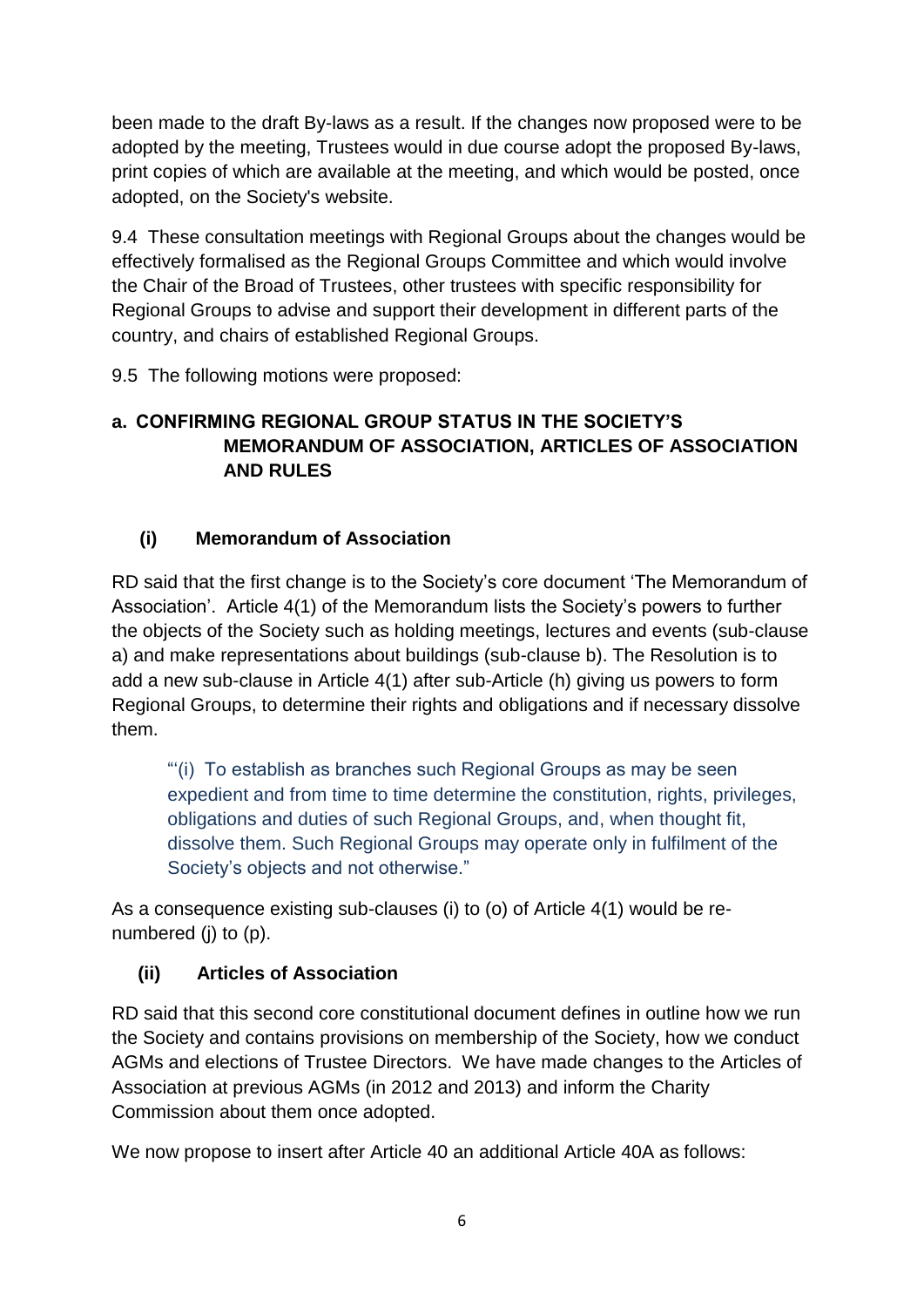# **"Regional Groups**

## 40A

- (1) Regional Groups may (with the prior approval of the Board of Trustees) be formed to further the objectives of the Society in particular areas and to perform the Society's work in those areas to the extent approved by the Board of Trustees.
- (2) The Board of Trustees will constitute a Regional Groups Committee to which it will delegate the co-ordination of, monitoring of and support for the activities and functioning of the Regional Groups.
- (3) The Board of Trustees can make bylaws for Regional Groups in accordance with Article 50 and shall have the power to dissolve such groups if it deems necessary in the light of non-observance of such bylaws."

## **(iii) Rules of the Society**

RD said that the Rules of the Society are made under powers in Article 50 of the Articles of Association and give more detail how we govern ourselves and procedural matters, naming, for example, the officers of the Society at Rule 2 and membership categories at Rule 3 (which we changed at last year's AGM).

Motion (iii) is to insert after Rule 2, an additional sub-clause after sub-clause (8) as follows:

"(9) Honorary Regional Groups Committee Convenor."

And to insert after Rule 7 an additional Rule 7A as follows:

"(7A) 'In the event that the Society makes bylaws for Regional Groups in accordance with Article 40A of the Society's Articles of Association, these shall constitute Rules for the purpose of Article 50 of such Articles."

These changes to the Society's Memorandum, Articles of Association and Rules were agreed unanimously by a show of hands.

### **Motion (b) Appointment of auditors**

Our previous auditors Nigel Wordingham had merged with Argents, another Norwich accounting firm, in the latter part of 2014 but with Wordingham's staff dealing with our financial affairs transferring across and who have produced our accounts for 2014 on time. The appointment of Argents as auditors was agreed by a show of hands.

# **Motion (c) Election of Directors**

Under Articles 24 of the Articles of Association, one third of Directors stand down at each AGM usually after a three-year term. Trustees standing for re-election and members standing for election are named on the Agenda.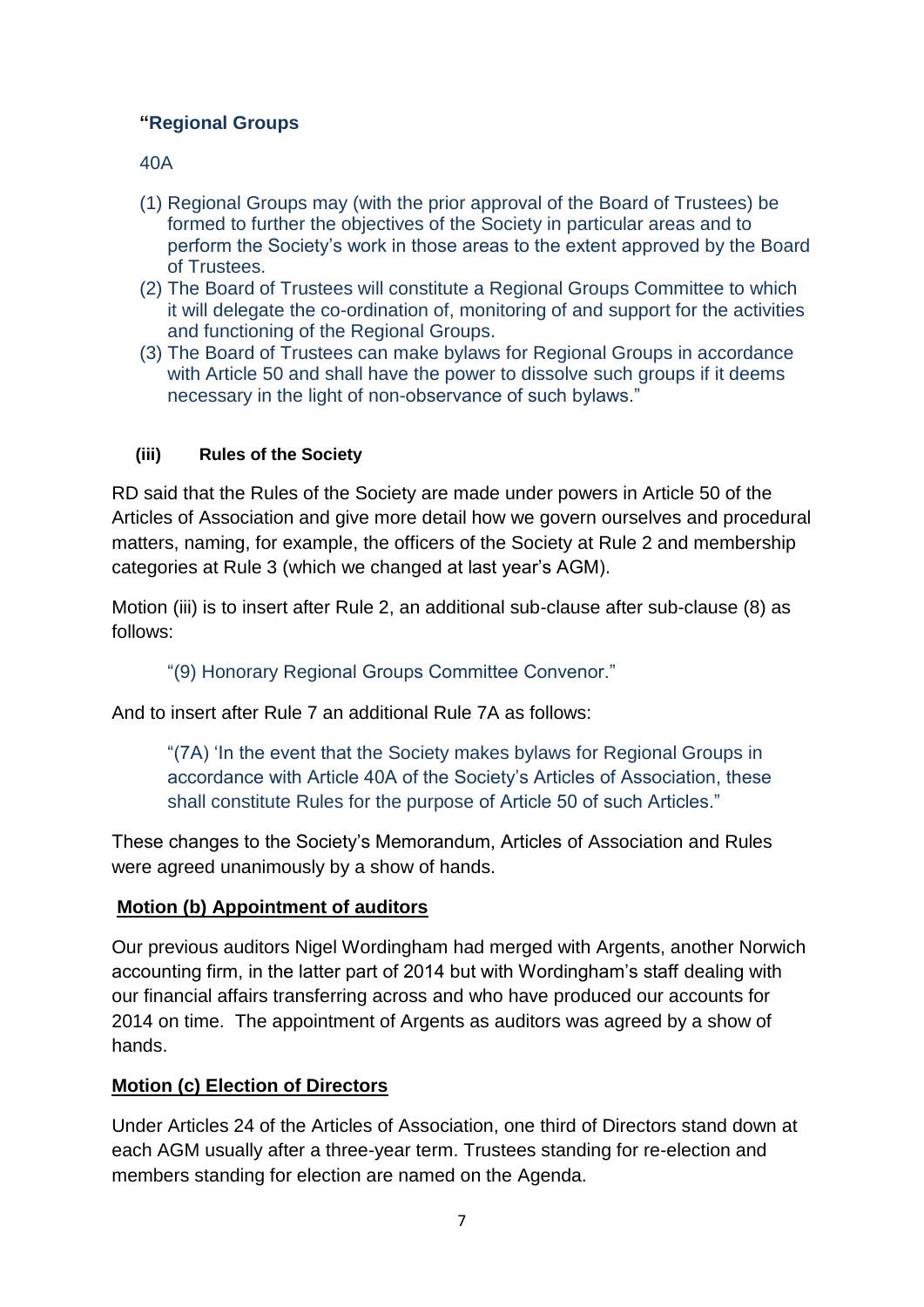**Eva Ling** is standing down after a three year term and has been an indefatigable defender of buildings of our period in Birmingham. **Barnabas Calder** is standing down two years into his first three year term because of professional pressures. His expertise on the modern movement in Britain has been invaluable and we have to thank him for arranging the venue for last year's AGM in Liverpool University. Both will continue to serve on the casework committee.

Two Trustees are standing for re-election: **Peter Ruback** who chairs the Trustee body and **Jane Rosier** who is Honorary Membership Secretary and who has simplified our membership categories with its incentives for younger people to join.

Three candidates are standing for election for the first time. A one page sheet is available with biographical information on **John Clarke**, **Ellen Gates** and **Matthew Schofield** all of whom are present**.** Trustees also propose to co-opt Elain Harwood again to the Trustee body at their next meeting because of her expertise on post-war buildings, making 14 Trustees in total, the maximum number we can have. The election of Peter Ruback, Jane Rosier, John Clarke, Ellen Gates and Matthew Schofield was agreed by a show of hands.

### **Hon. Events Secretary Report**

10.1 This was made by Peter Ruback as Simon van Heyningen, the Hon. Events Secretary was unable to attend. The Society ran a full and successful programme of events last year, all advertised and bookable on the website and most were also announced in the magazine and in regular e-newsletters sent to members. Three overseas trips were among the highlights: one to Girona in Catalonia where we admired the work of Rafael Masó arranged by Dr Jordi Falgàs; Dublin where Professor Alistair Rowan with Elain Harwood arranged a wonderful tour; and Ian McInnes and Andrew Cunningham took us to Bratislava and Brno at the end of May.

10.2 Highlights of UK trips were Farnborough Wind Tunnels, Poole, East Suffolk, Frinton, Bedford and the Cardington Airship sheds, the Universities of Essex, Oxford and Cambridge and many walks and events in London including to Romford and West London post-war Catholic churches. Coming up, we have, a first 'POMO on pedals', a tour of London Docklands on bicycles; a day in Newport, South Wales, an uncelebrated city with many interesting buildings; another foreign trip to Porto (Portugal), in September, plus Durham City and Bethnal Green housing estates.

10.3 The Society is grateful to all those who put such a lot of effort into organising events, and to those who welcomed us to many places not usually open to the public. SvanH said that he hoped to organise an equally wide-ranging programme for the forthcoming year but would be grateful for any offers to organise and lead events.

### **Publication Convenor's Report**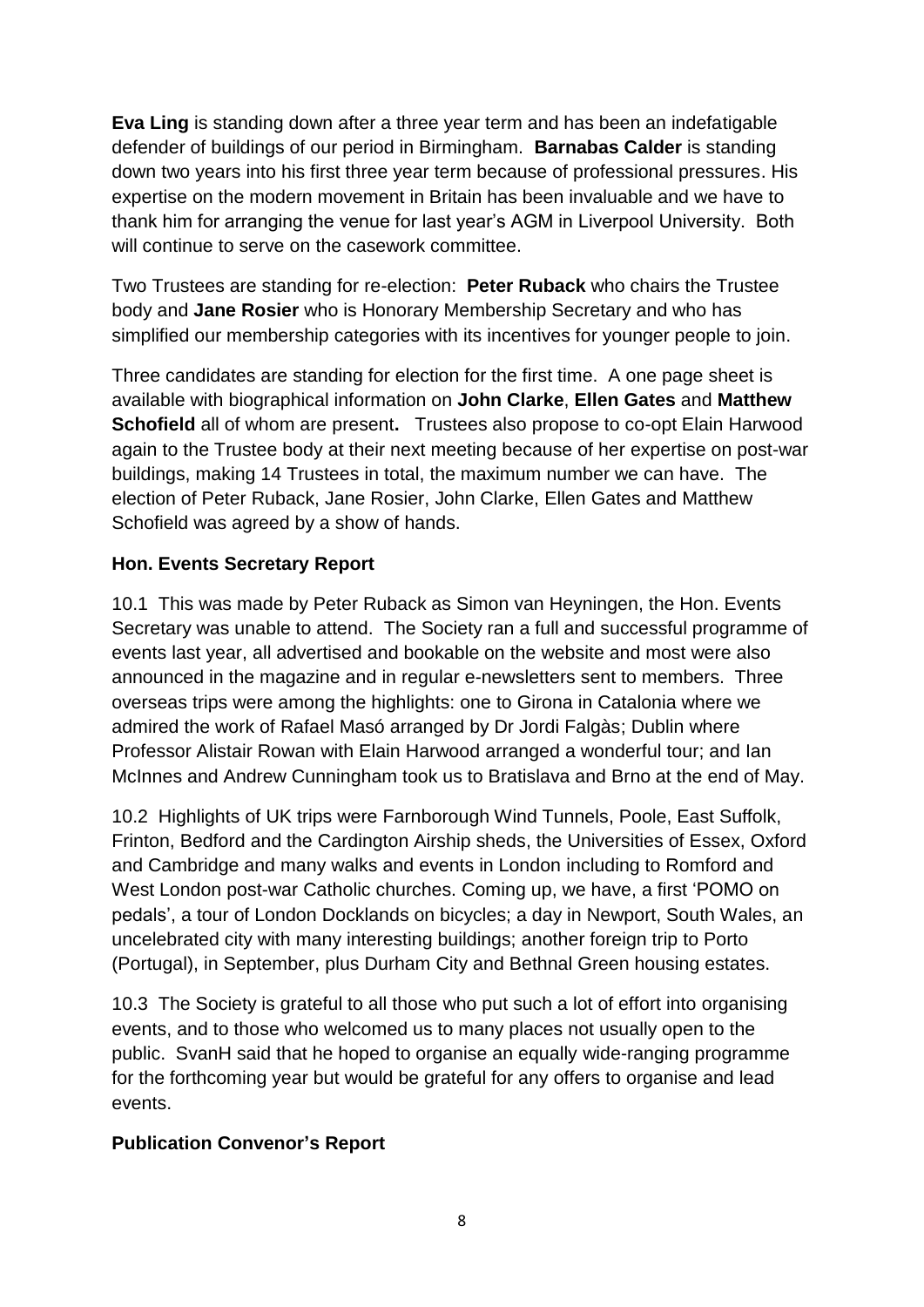11.1 Timothy Brittain-Catlin said that we continued to receive positive feedback on the re-vamped Magazine on which we continue to refresh content and ensure that the website is well managed and continually updated.

11.2 In about two months' time, members should receive Journal no 12 'Crosscountry: regional houses' which like all Journals from now on has been peer reviewed to ensure the highest standards of text and images. As the Hon. Treasurer has already said, it is vital that we find new sources of funding support for future Journals. Historic England has agreed to provide some funding for Journal 13 on the 'Architecture of public service' due out in 2016. Journal no 14 would be on commercial architecture. JStor, a US on-line access point for academic journals and which has C20 Journals 1-10 (and Thirties Society Journals 1-7), was proving to be a useful source of income which would be dedicated to future Journal costs.

11.3 Following on from the success of *100 Buildings, 100 Years,* another book project with Batsford was being developed on the basis of interviews by Pamela Buxton with prominent architects on their favourite buildings which it was felt would attract the attention of reviewers.

11.4 On the *Twentieth Century Architects* series of monographs, the next two, to be published later this year or early next with Historic England, would be on Frederick Gibberd by C H Manley and HKPA by Geraint Franklin. We are developing other volumes such as on the church architect Cachemaille-Day and the theatre architect Peter Moro but needed to prove to HE on the latter that there was sufficient interest in him.

11.5 On future lecture series, the Autumn 2015 lectures would be on architects who had designed their own houses, tying in with Journal no. 12 and which would provide their personal insights into the 1960's and 1970's. With sponsorship from ACE for the lecture series, we needed to publicise subjects further in advance and were developing for Spring 2016 a series on significant buildings in the UK by foreign architects, one per decade such as Berlage (1910's), Behrens (20's), Breuer (30's), Jacobsen (60's) etc.

# **Regional Groups Report**

12.1 Nicola Rutt, the Regional Groups Convenor had recently gone on parental leave and Barry Arden made this report in her place. There had been a significant increase in the number of groups since the last AGM, with much of the country now being covered with new groups as follows:

- Yorkshire, represented by Andrew Jackson
- East Midlands, represented by Chris Matthews
- South West based in Bristol, represented by Bob Hardcastle as an interim Chair
- Far South West covering Devon and Cornwall, represented by Tony Stokoe